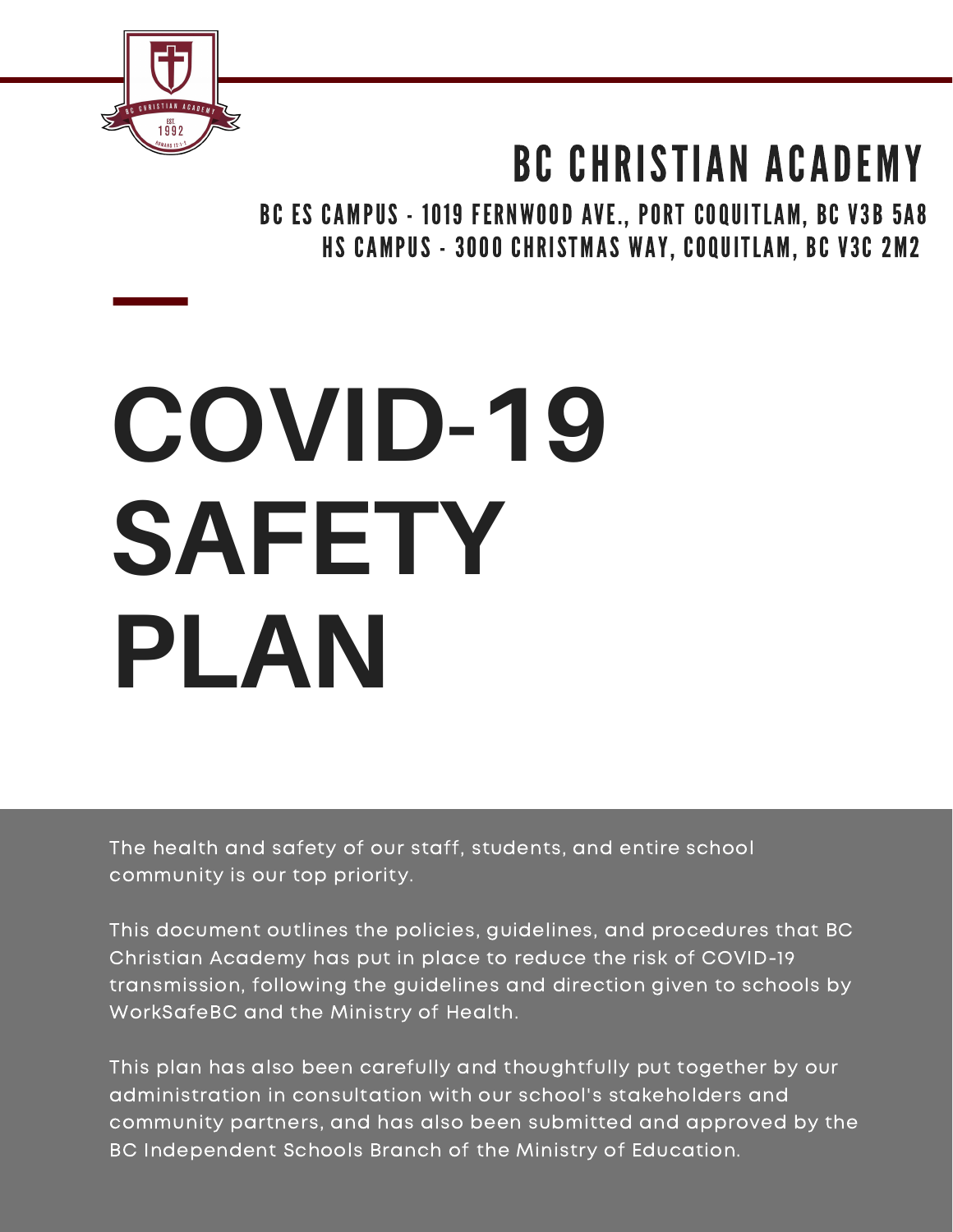

# WorkSafe BC Compliant Safety Plan

#### Understanding the risks at our workplace

The virus that causes COVID-19 spreads in several ways, including through droplets when a person coughs or sneezes, and from touching a contaminated surface before touching the face. Higher risk situations require adequate protocols to address the risk. The risk of person-to-person transmission is increased the closer you come to other people, the amount of time you spend near them, and the number of people you come near. Physical distancing measures help mitigate this risk. The risk of surface transmission is increased when many people contact the same surface, and when those contacts happen in short intervals of time. Effective cleaning and hygiene practices help mitigate this risk.

#### **Selecting protocols for our workplace**

**Wherever possible, BC Christian Academy will use the protocols that offer the highest level of protection and add additional protocols as required.**

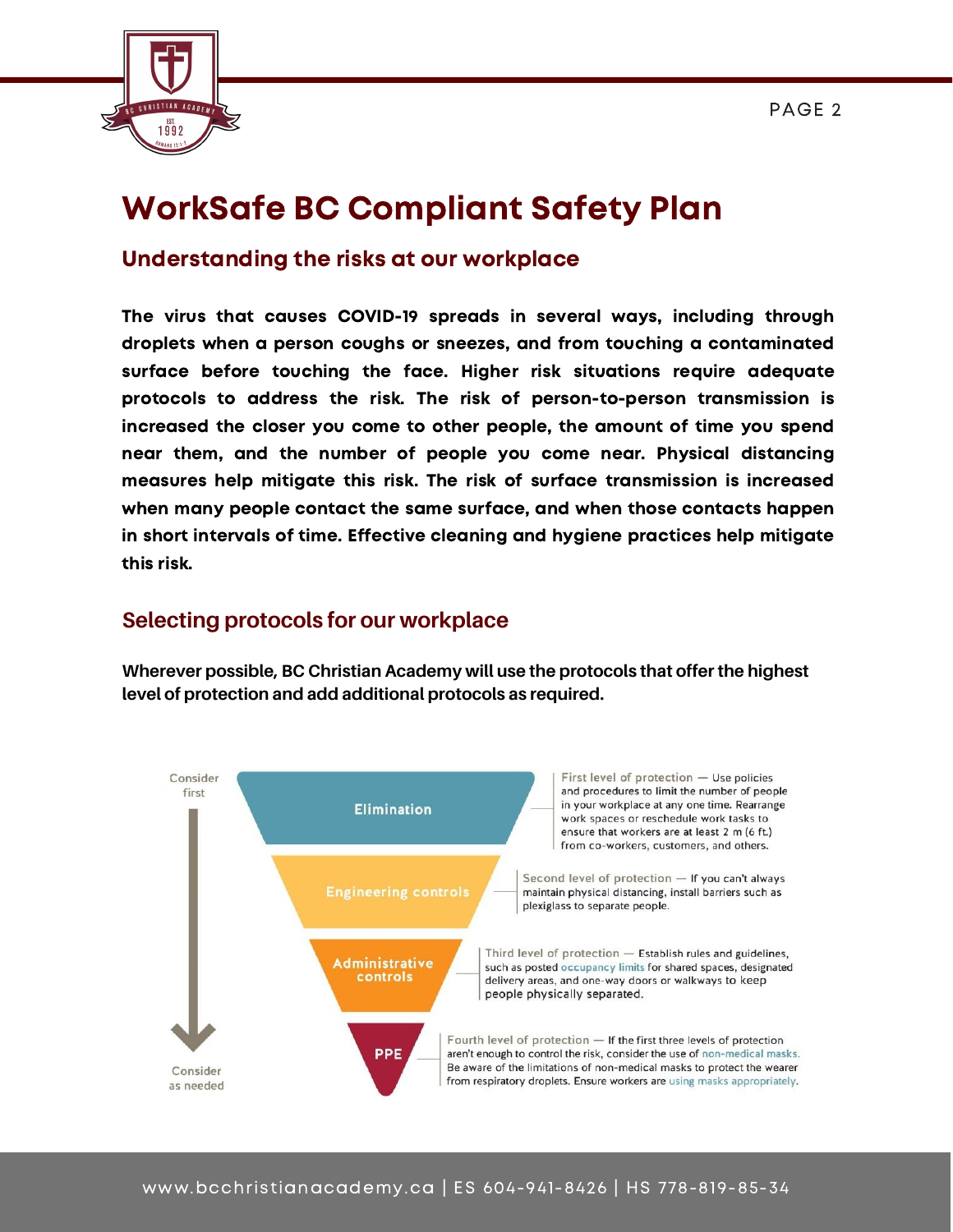

#### FIRST LEVEL (ELIMINATION)

- Establishing occupancy limits in buildings.
- Implementing and posting physical distancing for staff (2 meters) wherever possible.
- Establishing work from home agreements so some select staff can work from home.

#### SECOND LEVEL (ENGINEERING CONTROLS)

- Install barriers and shields to protect staff where physical distancing is more difficult
- Use of signage and floor markings to manage traffic flow and travel on campus and within schools.
- Separate entrances and distinct common areas for cohorts

#### THIRD LEVEL (ADMINISTRATIVE CONTROLS)

- Establish rules and guidelines, such as cleaning protocols
- Staff and students will be trained and informed about new rules and guidelines
- Staff health and safety training on August 31 and subsequent staff meetings as required.
- Regular inspections and review of safety protocols by BCCA Health and Safety Committee
- $\cdot$  Inform workers to not share equipment or tools and implement separate entrances and exits for cohorts

#### FOURTH LEVEL (PERSONAL PROTECTION)

- Ensure masks are selected and cared for appropriately and that workers and students are using masks correctly.
- Staff and students are aware that masks should only be considered when other control measures cannot be implemented.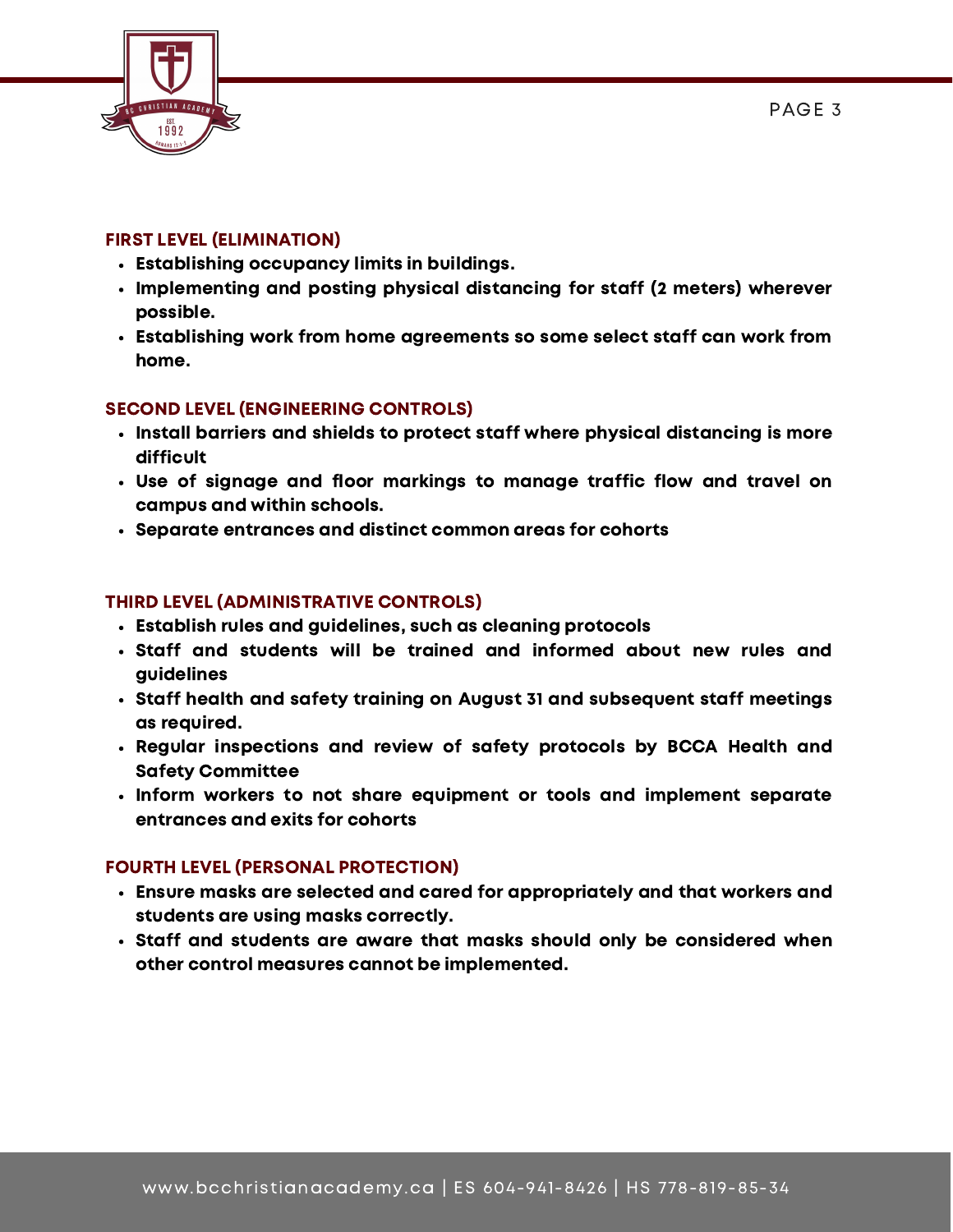

#### Enhanced Cleaning and Sanitizing:

- Cleaning and Disinfecting of classrooms will happen in between courses, at lunch, and after school each day.
- We have more cleaning and disinfecting supplies available in each classroom
- We are arranging more frequent cleaning of washrooms and other areas of higher traffic throughout the day.
- BCCA has hired a dedicated daytime custodian to clean all washrooms, common areas, door handles, light switches and other high-touch areas at least twice per day, in addition to our regular evening all- school cleaning and the extra classroom cleaning that will become a routine for all students in their classes.

Physical Distancing:

- Physical Distancing will occur through observance of our learning groups. We are also dividing up our building by having learning groups stay in their own zones of the school with separate entrances and exits at the end of the day. As a smaller high school, our entire student body is almost within the limits of a single secondary learning group, so our current groupings are well within the limits.
- Teachers and other staff will also be maintaining a greater distance from students as well.
- Avoiding close greetings like hugs or handshakes.
- Will remind students to keep their hands to themselves when possible.
- Will consider teaching classes outside when practicable. We have adjusted our school into different zones to minimize students' interacting with different learning groups. Wherever sensible, we are having teachers move around to students, rather than moving students.

Hand Hygiene:

- The school has doubled the number of hand-sanitizing stations throughout our halls and classrooms.
- Each classroom is outfitted with a sink at the elementary campus.
- Extra training, care and attention will be taken to remind children of how to wash/sanitize their hands regularly and use proper cough/sneeze etiquette.
- Students and staff will be encouraged to wash their hands as often as is reasonable. We will be reviewing how to properly wash our hands periodically in school.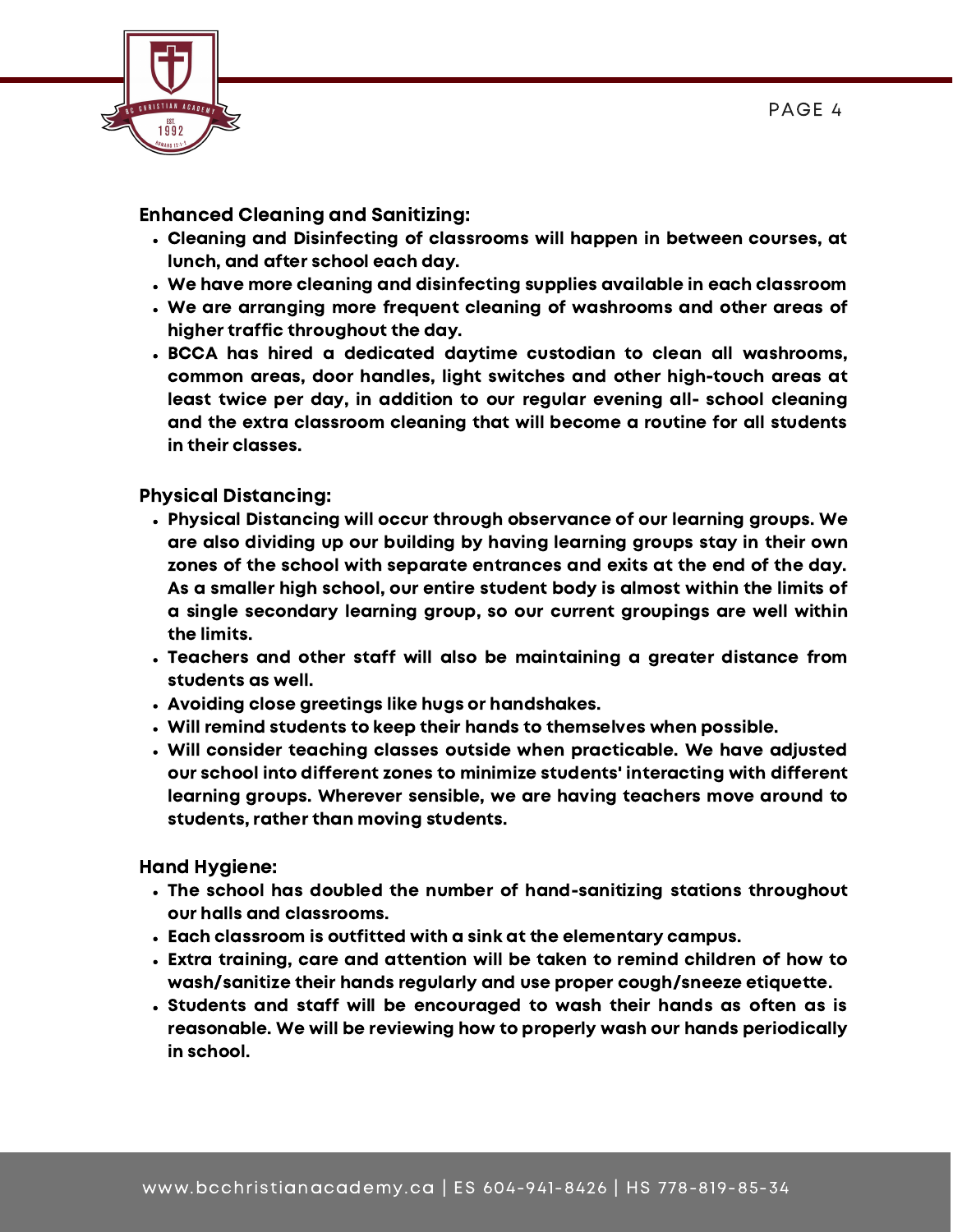

#### PPE for Staff and Students

- Masks are mandatory in all common areas like halls, washrooms, or when a staff member or student needs to cross cohorts and cannot keep socially distanced. While masking up is not required in our cohorts, we support the use of masks by our students. The Ministry of Education and Health does not recommend masks for students in K-5.
- All students will be issued two cloth masks and shown how to properly wear, remove and store them. Additional masks from home may be supplied for more frequent replacements, as needed.
- Masks and all other items brought to school by our students will be removed by the same students daily, nothing will remain at school at the end of the school day.
- We are providing all requests for extra PPE like masks (reusable and disposable) and face shields, within reason, by staff. We are providing plexiglass shields in high-traffic school offices.

#### School Ventilation

Both campuses have mechanical ventilation systems that are going to be run continuously to help maintain proper air exchange in the classrooms

#### Transportation / Bussing

- $\cdot$  Students will need to sanitize their hands before entering the bus.
- Students will be required to wear masks because of the crossover of learning groups.
- We are increasing our contract with a local school transportation provider to ensure that we can have families in the same buses while keeping numbers down to one student per seat on the bus Bus drivers will be debriefed on school policies and procedures relating to the Health and Safety Policies for students.
- Driver will be masked and may be protected behind a plexiglass shield

#### Communication & Training Orientation

- Staff Health and Safety Training and Orientation will occur during our welcome back week August 31 - September 04.
- We will have all staff meetings everyday where we will be able to take time to review all of the new policies and procedures that are coming in.
- We already have had a preliminary all staff meeting August 07, 2020 to preempt our staff to the changes. All parties will be involved in the upkeep of the health and safety of our school.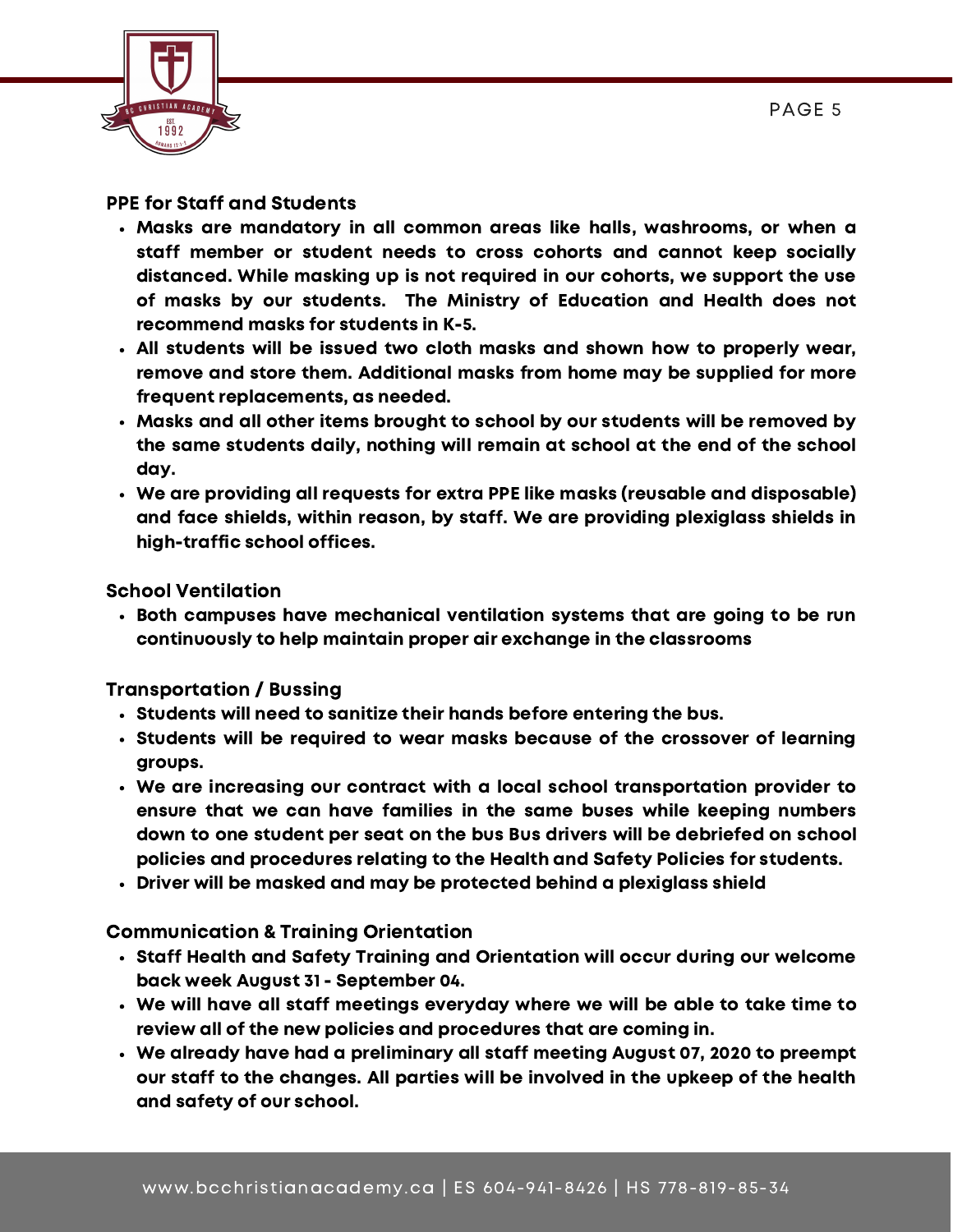

## Learning Groups/Cohorts

A cohort is a group of students and staff who remain together throughout a school term. Cohorts reduce the number of in-person, close interactions a person has in school without requiring physical distancing to consistently be practiced.

#### ELEMENTARY

Learning will be in person for the time being. (\*Awaiting further confirmation from the Ministry of Education). Learning groups of less than 60 students and teachers have been designed to create small, easily traced bubbles for each child and adult.

There are 6 cohorts for K-7 which will operate independently of the others throughout the day:

- Kindergarten Sections K-L, K-B and K-M
- Grade 1-B and 1-C
- Grade 2-S/M and 2-G
- Grade 3-A and 3-F
- Grades 4 and 6
- Grades 5 and 7

Recesses and lunch breaks include 3 staggered times: Kindergarten; Grades 1-3; Grades 4-7. Cohorts (Grade 1-7) will be able to rotate safely through three play zones each week. Kinders will always be in the fully enclosed playground at recess breaks.

#### HIGH SCHOOL

Because of the size of our school, Learning Groups will be divided by class/grades. We have about ~120 students in our high school

- Grades 11 and 12 will be in a Learning Group
- Grades 8, 9, and 10 will form their own Learning Group
- Grade 8 and 9 students will stay in their area of the school for the day
- Grade 10 will stay in their area for the day
- Grade 11 and 12 will stay in their areas for the day

As well as learning groups, we are implementing block scheduling, which means that students will only be doing 2 classes a day, and we have divided our year into 4 terms, rather than 2 semesters. We have changed our course scheduling to reduce the number of courses students have per day as well as reducing the number of interactions in hallways. This will also help us stay within the numbers guideline of the learning groups.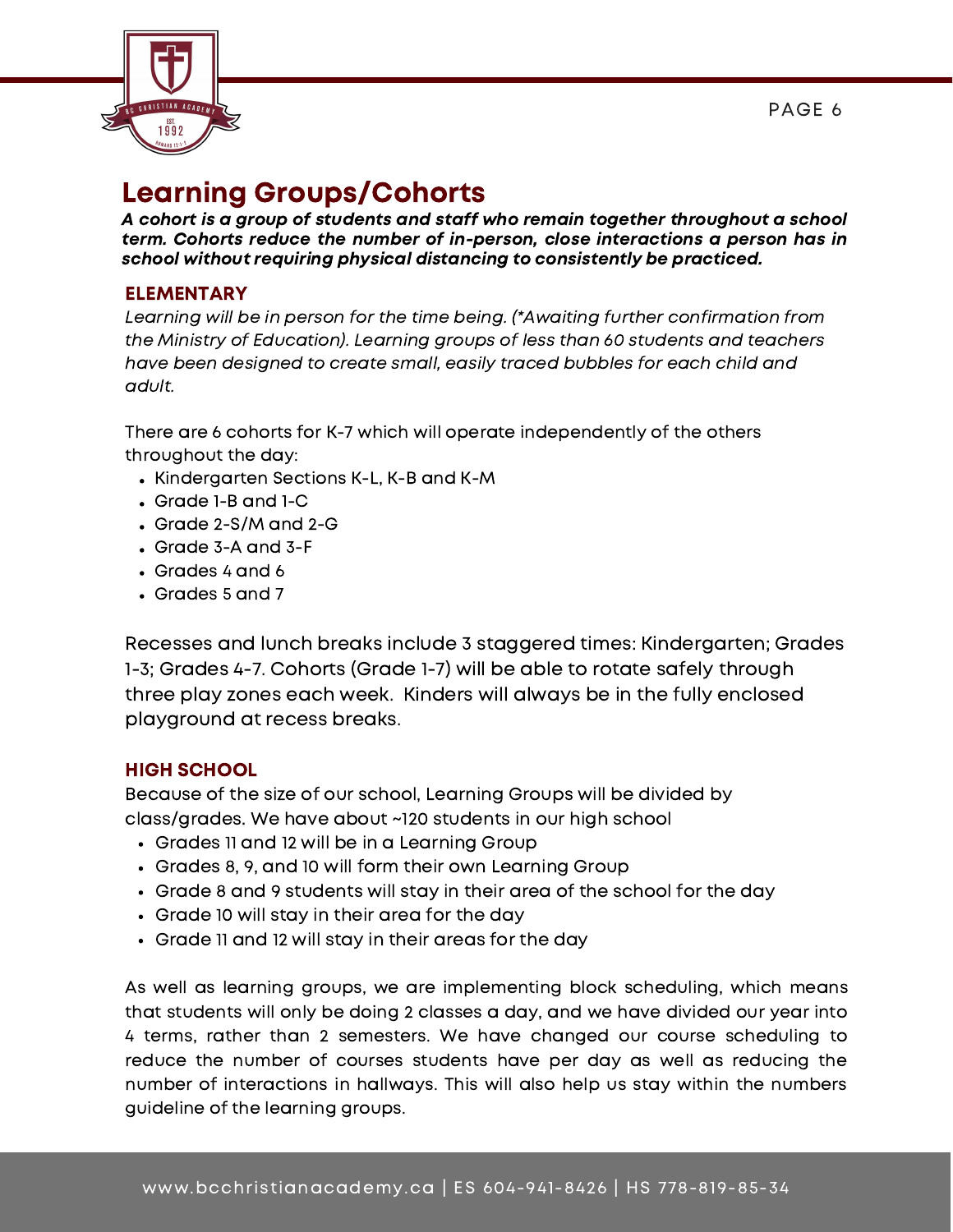

#### Daily Health Checks

- All staff and students will be required to complete a health check each morning before coming to school. Those who have a temperature or other signs of illness may not come to school.
- Parents and guardians must complete a personal health inventory for their children before they go to school everyday. If students are self-reporting symptom for Covid19, they are asked to stay home and go get tested before returning to school.

#### Building Access

- Parents/guardians and guests will not be able to enter the school building unless they have an appointment.
- All visitors should confirm they have completed the requirements of a daily health check before entering. Everyone who enters will need to sign in and out to allow for contact tracing.
- All students will assemble in cohorts in their designated stations around the school building each morning and enter by the exterior classroom doors.

#### Lunch & Recess / Food

- Snacks and lunches must be eaten in the classroom to minimize the possibility of germ transmission while using playground and sports equipment at break times.
- Microwave use for students has temporarily been suspended so use of thermos containers is encouraged.
- Students will be required to return all uneaten parts of their lunches to their lunch kits and empty them at home each day.

Drop-off and Pick-up for Elementary

- No early drop off is allowed. Children may arrive after 8:15 am for our 8:30 start. Those who need Out of School Care must register with the Kids' Club or arrange private before-school care.
- Line ups will be spaced around the building in designated Cohorts. Families that have children in multiple cohorts may assemble and wait in their family groupings.

#### Lockers

The school will not be issuing lockers until we are provincially back to Stage 1. This means items including reusable or disposable masks, lunch containers, bottles, books, shoes, computers, must be taken home after school each day.